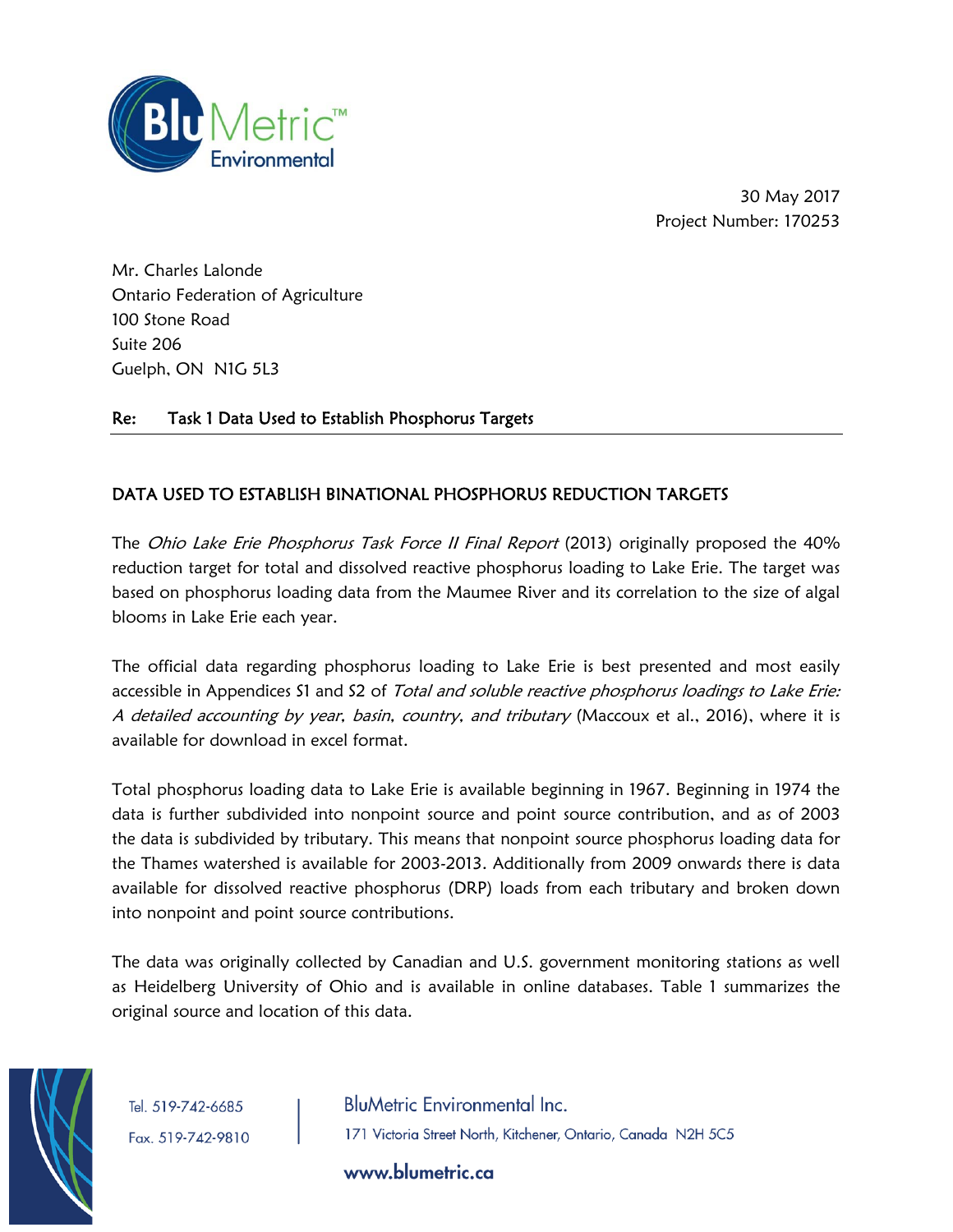# Table 1: (Maccoux et al., 2016)

| <b>Listing of Data Sources</b> |                                                 |                                                       |                                                                                  |  |  |  |  |
|--------------------------------|-------------------------------------------------|-------------------------------------------------------|----------------------------------------------------------------------------------|--|--|--|--|
| Data type(s)                   | Source agency                                   | <b>Division</b>                                       | Link (email contact)                                                             |  |  |  |  |
| Tributary discharge            | Environment and Climate Change Canada           | Water Survey of Canada-HYDAT                          | http://wateroffice.ec.gc.ca/search/search_e.html?sType=h2oArc                    |  |  |  |  |
|                                | U.S. Geological Survey                          | Water Resources Division-NWIS                         | http://waterdata.usgs.gov/nwis/nwis                                              |  |  |  |  |
| Tributary water<br>quality     | Environment and Climate Change Canada           | Water Quality Monitoring and                          | http://open.canada.ca/en/                                                        |  |  |  |  |
|                                |                                                 | Surveillance Division                                 | (wqms-info@canada.ca)                                                            |  |  |  |  |
|                                | Heidelberg University                           | National Center for Water                             | https://www.heidelberg.edu/academics/research-and-centers/national-center-water- |  |  |  |  |
|                                |                                                 | Quality Research                                      | quality-research/tributary-data-download                                         |  |  |  |  |
|                                | Michigan Department of Environmental<br>Quality | <b>Water Resources Division</b>                       | http://www.mcgi.state.mi.us/miswims/                                             |  |  |  |  |
|                                |                                                 |                                                       | (DEQ-WEBMASTER@michigan.gov)                                                     |  |  |  |  |
|                                |                                                 |                                                       | (DNR-MiSWIMS@michigan.gov)                                                       |  |  |  |  |
|                                | Ohio Environmental Protection Agency            | Division of Surface Water                             | http://www.epa.state.oh.us/dsw/SurfaceWater.aspx                                 |  |  |  |  |
|                                | Ontario Ministry of Environment and<br>Energy   | <b>PWQMN</b>                                          | https://www.ontario.ca/data/provincial-stream-water-quality-monitoring-network   |  |  |  |  |
|                                | U.S. Environmental Protection Agency            | <b>STORET</b>                                         | http://www3.epa.gov/storet/dbtop.html                                            |  |  |  |  |
|                                | U.S. Geological Survey                          | Water Resources Division-NWIS                         | http://waterdata.usgs.gov/nwis/nwis                                              |  |  |  |  |
| Point source                   | Ontario Ministry of Environment and<br>Energy   | <b>MISA</b>                                           | https://www.ontario.ca/data/industrial-wastewater-discharges                     |  |  |  |  |
|                                | U.S. Environmental Protection Agency            | Water Division-PCS/ICIS                               | http://www3.epa.gov/enviro/facts/pcs-icis/search.html                            |  |  |  |  |
| Atmospheric<br>deposition      | Environment and Climate Change Canada           | Water Quality Monitoring and<br>Surveillance Division | (wqms-info@canada.ca)                                                            |  |  |  |  |

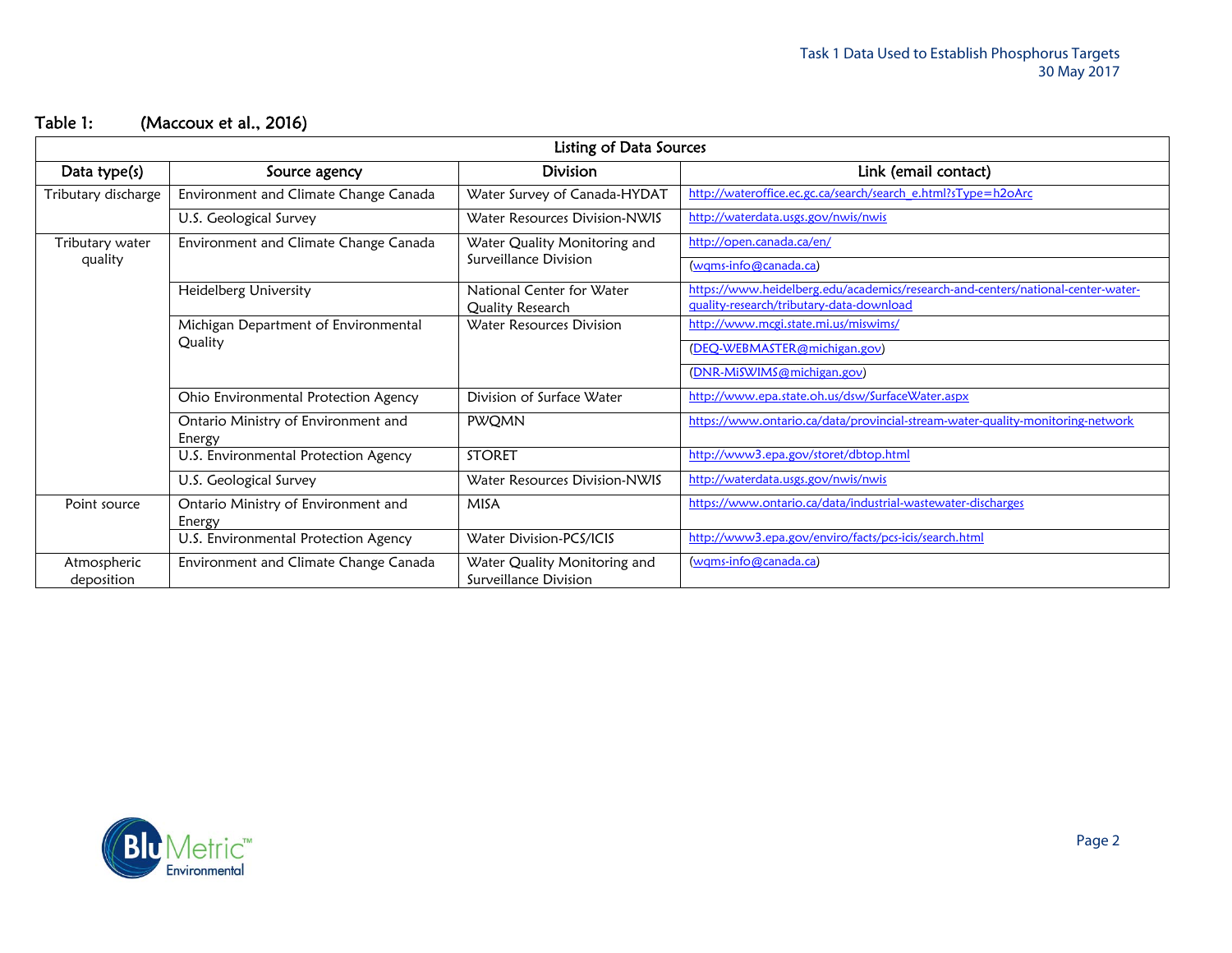### ESTIMATED AGRICULTURAL CONTRIBUTION TO PHOSPHORUS LOADS

As measuring all points of agricultural runoff from farm fields in the Thames watershed to determine agriculture's contribution to phosphorus loading is logistically and financially prohibitive, it may be useful to apply an average phosphorus runoff load value to all agricultural lands to estimate annual phosphorus loss from farm lands. In an attempt to establish the percentage of agricultural contribution to phosphorus loading in the Thames watershed, farm field runoff data from (Van Esbroeck et al., 2016) was combined with land use data from (Nurnberg & LaZerte, 2015).

The (Van Esbroeck et al., 2016) study quantified a kilogram per hectare per year (kg/ha/yr) value for the amount of phosphorus discharged from 2 working farms in southwestern Ontario. Data included discharge from both tile drainage and surface runoff, for both total phosphorus and dissolved reactive phosphorus. For the purpose of this estimate these farm sites are considered representative of farm land in southwestern Ontario and therefore the kg/ha/yr of phosphorus value is considered reasonable to apply to all agricultural land in the Thames watershed. Full descriptions of site conditions are included in Appendix A.

Using a value of 80% agricultural land use in the Thames watershed as stated in (Nurnberg & LaZerte, 2015), and the kg/ha/yr of phosphorus values reported in (Van Esbroeck et al., 2016) a phosphorus load due to agriculture was calculated. The calculated values were then compared with the known values for nonpoint source phosphorus loading in the Thames River (total annual Thames River phosphorus export load minus monitored point source export loads) and a contribution from agriculture was established. It was determined that agriculture possibly contributes 18-51% of the dissolved reactive phosphorus load, and 66-74% of the total phosphorus load from nonpoint sources in the Thames (Table 2).

It is worth emphasizing that this estimate is based on one study, and that several assumptions have been made to establish these values. These included: assuming the majority of farms in the Thames have similar tile drainage and surface runoff to the farms in the study, assuming a similar abundance of preferential flow paths (cracks or biopores) and similar soil type, assuming similar best management practices such as reduced tillage, and assuming a similar soil test P of 12-15ppm for the majority of farms in the Thames.

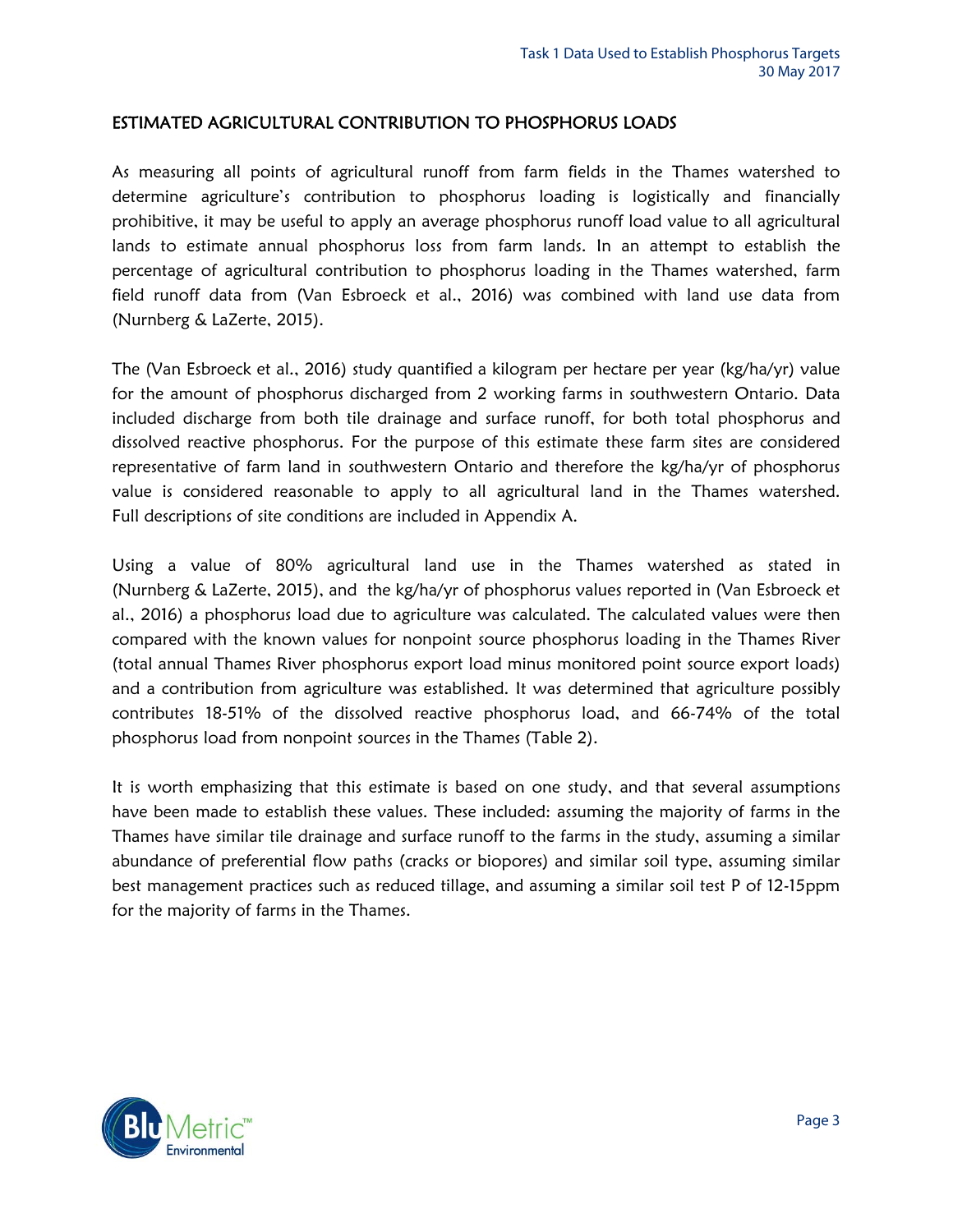It should be noted that the majority of farms in Ontario are known to have soil test P values significantly higher than 15ppm. According to data collected in 2015 by the International Plant Nutrition Institute, 83% of soil samples in Ontario tested higher than 15ppm and 36% tested higher than 50ppm (Bruulsema, 2016). While a correlation has been established between soil test P and DRP runoff concentration, a correlation was not found between soil test P and DRP load (Pote et al., 1996) as total load is runoff water volume dependent. Nevertheless the authors maintained that there could be a correlation between soil test P and DRP load, and it is therefore possible that agriculture may be contributing more to nonpoint source phosphorus loading than the estimates presented here

Sincerely yours, BluMetric Environmental Inc.

Junior Environmental Technician Intermediate Hydrogeologist

Encl.

Ref: 170253 Task 1 Data Used to Establish P Targets AW May\_2017.docx



Adam Wojtczak Henry Hecky, M.Sc., P.Geo.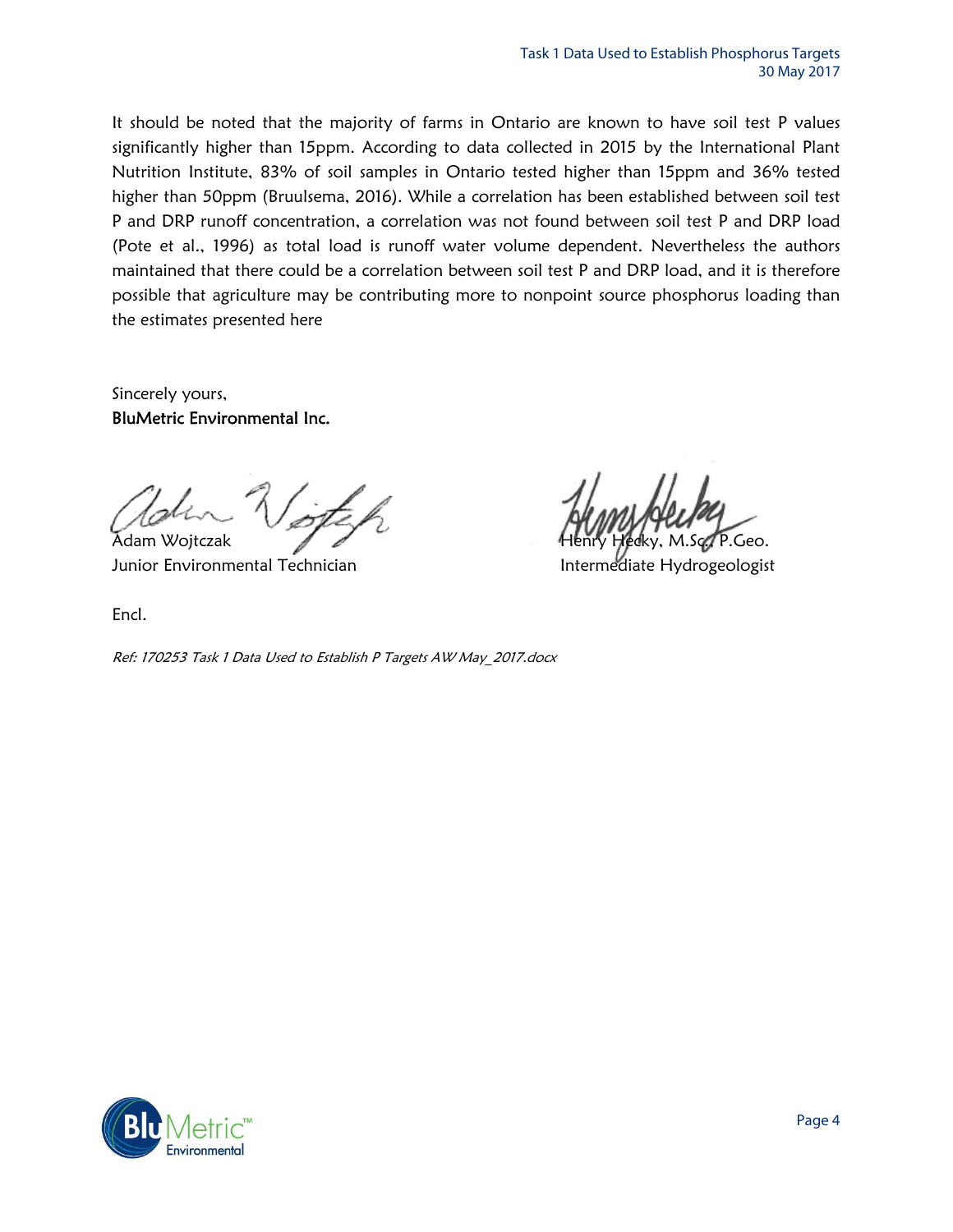#### Table 2: Agricultural Contribution to Nonpoint Phosphorus Load in Thames Watershed

| <b>Monitoring Site</b> | Tile    | Surface | <b>Combined</b> | Agri. Tile Load <sup>t</sup> | Agri. Surface Load <sup>1</sup> | Agri. Combined Load <sup>1</sup> | NP P Load* | % Agri. |
|------------------------|---------|---------|-----------------|------------------------------|---------------------------------|----------------------------------|------------|---------|
|                        | kg P/ha | kg P/ha | kg P/ha         | <b>MTA</b>                   | MTA                             | MTA                              | <b>MTA</b> |         |
| <b>DRP</b> Load        |         |         |                 |                              |                                 |                                  |            |         |
| ILD                    | 0.023   | 0.011   | 0.034           | 10                           |                                 | 16                               | 86         | 18      |
| <b>LON</b>             | 0.018   | 0.078   | 0.096           |                              | 36                              | 44                               | 86         |         |
| <b>TP Load</b>         |         |         |                 |                              |                                 |                                  |            |         |
| ILD                    | 0.255   | 0.077   | 0.332           | 116                          | 35                              | 152                              | 230        | 66      |
| <b>LON</b>             | 0.185   | 0.186   | 0.371           | 84                           | 85                              | 169                              | 230        | 74      |

### Notes:

| <b>ILD</b>          | Monitored agricultural field in SW Ontario from (Van Esbroeck et al. 2016)                                                                      |                                |  |  |
|---------------------|-------------------------------------------------------------------------------------------------------------------------------------------------|--------------------------------|--|--|
| LON                 | Monitored agricultural field in SW Ontario from (Van Esbroeck et al. 2016)                                                                      | Thorndale Sil                  |  |  |
| Tile                | Phosphorus load (kg/ha) from tile drainage                                                                                                      | Soil test P in t               |  |  |
| Surface             | Phosphorus load (kg/ha) from surface runoff                                                                                                     | wheat rotatic<br>non-aggressiv |  |  |
| Combined            | Phosphorus load (kg/ha) from tile drainage and surface runoff                                                                                   |                                |  |  |
| Agri. Tile Load     | Agricultural contribution from tile drainage to phosphorus loading in Thames watershed (calculated)                                             | Nan Esbroec                    |  |  |
| Agri. Surface Load  | Agricultural contribution from surface runoff to phosphorus loading in Thames watershed (calculated)                                            |                                |  |  |
| Agri. Combined Load | Agricultural contribution from surface and tile drainage to phosphorus loading in Thames watershed (calculated)                                 | LON: UTM<br>Gently undi        |  |  |
| NP P Load           | Phosphorus load to Thames Watershed from non-point sources (Maccoux et al. 2016)                                                                | Perth Clay L                   |  |  |
| % Agri.             | Percentage of non-point source phosphorus load contributed by agriculture<br>Nonpoint source load averaged between years 2012 and 2013          |                                |  |  |
| $\mathbf{x}$        |                                                                                                                                                 |                                |  |  |
|                     | Calculations assumed all agricultural land in watershed had similar tile drainage, soil conditions, and farming practices to the monitored site | (Van Esbroe                    |  |  |

Area of Thames Watershed =  $5706 \text{ km}^2$ 

% of Thames Land Use belonging to Agriculture = 80%

ILD: UTM 17T 472,219mE, 4,767,583mN topography with imperfectly drained ilt Loam and Embro Silt Loam soils. top 15cm is 12-15mg/kg. Corn-soy-winter on. Reduced tillage strategy (rotational, ive disturbance). Working farm. ck et al. 2016)<sup>''</sup>

LON: UTM 17T 466,689mE, 4,832,203mN ulating terrain with imperfectly drained manng Terran Theorem perteat, analysis<br>Loam soil. Soil test P in top 15cm is 12-15mg/kg. vinter wheat rotation. Reduced tillage strategy non-aggressive disturbance). Working farm. eck et al. 2016)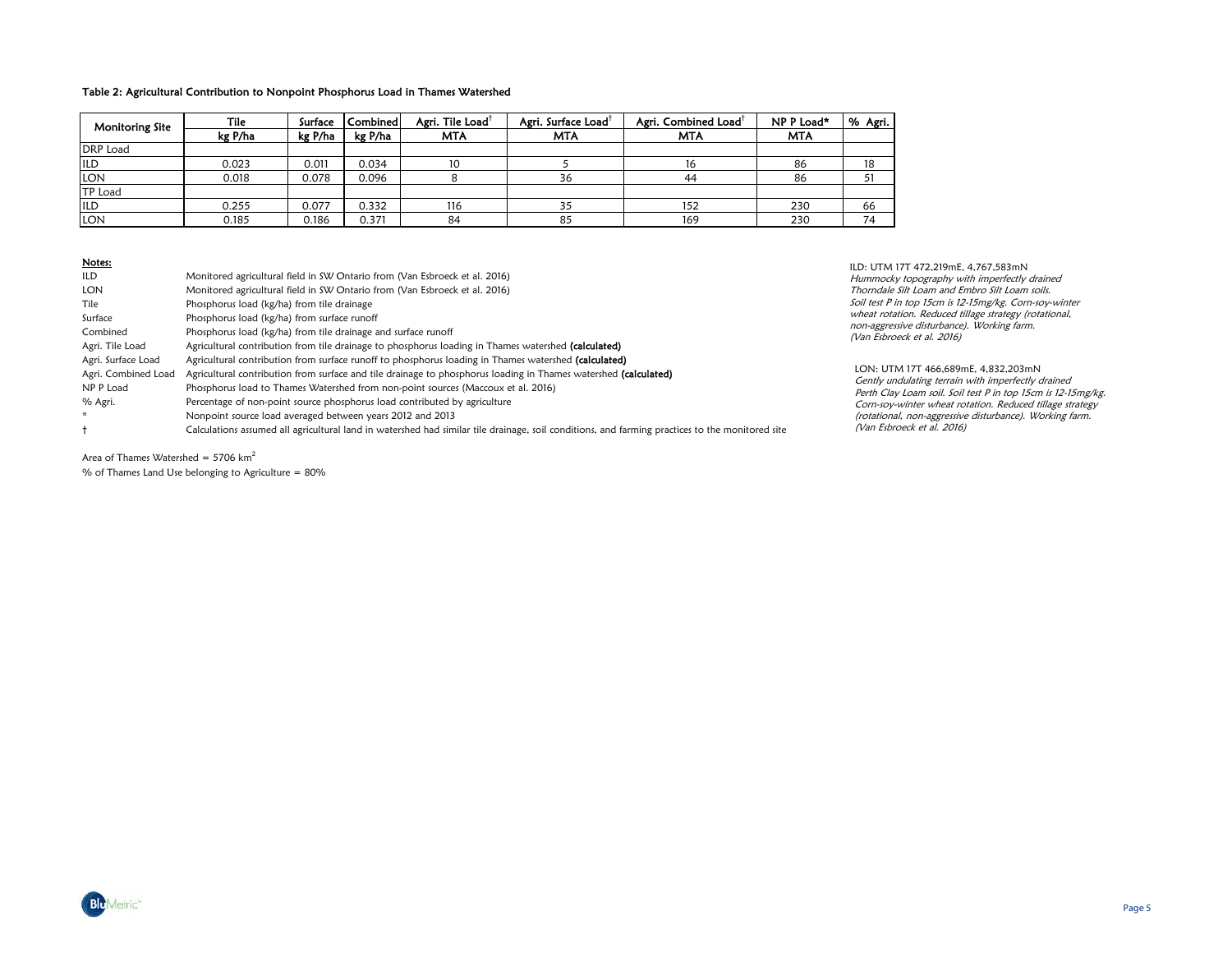### REFERENCES

- Bruulsema, T. (2016). Soil phosphorus trends in the lake Erie region. Better Crops with Plant Food, 4-6.
- Maccoux, M. J., Dove, A., Backus, S. M., & Dolan, D. M. (2016). Total and soluble reactive phosphorus loadings to Lake Erie: A detailed accounting by year, basin, country, and tributary. Journal of Great Lakes Research, 1151-1165.
- Nurnberg, G., & LaZerte, B. (2015). Water Quality Assessment in the Thames River Watershed -Nutrient and Sediment Sources. Baysville, ON.
- (2013). Ohio Lake Erie Phosphorus Task Force II Final Report.
- Pote, D. H., Daniel, T. C., Sharpley, A. N., Moore, Jr., P. A., Edwards, D. R., & Nichols, D. J. (1996). Relating Extractable Soil Phosphorus to Phosphorus Losses in Runoff. Soil Science Society of America Journal, 855-859.
- Van Esbroeck, C. J., Macrae, M. L., Brunke, R. I., & McKague, K. (2016). Annual and seasonal phosphorus export in surface runoff and tile drainage from agricultural fields with cold temperate climates. Journal of Great Lakes Research, 1271-1280.